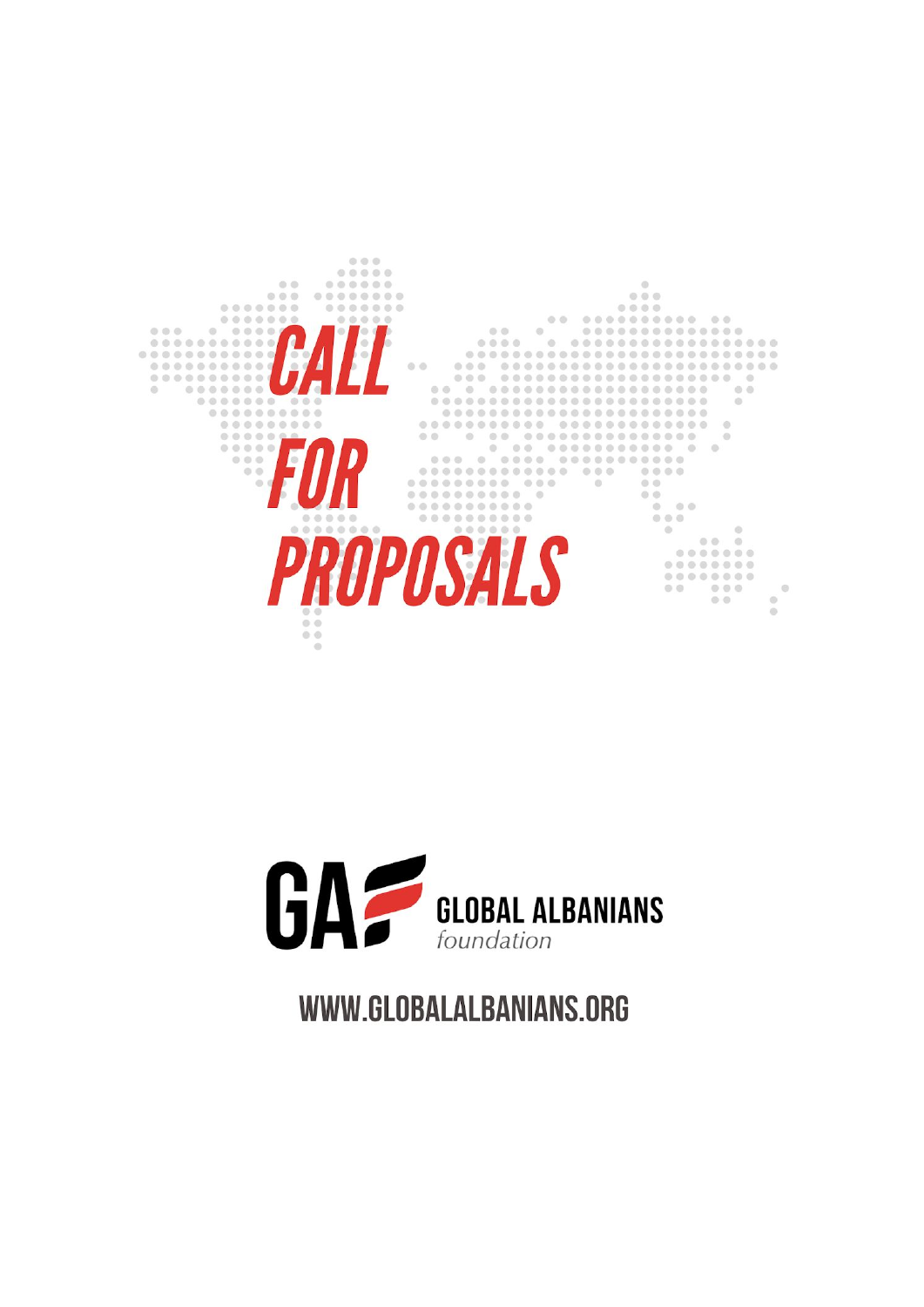## **GAF CALL FOR PROPOSALS**

### **January 20, 2021**

#### **Summary**

The Global Albanians Foundation (GAF) is pleased to announce its first call for proposals for Albanian not-for-profit organizations that wish to use our online funding platform. Beginning in February 2021, we will select a number of organizations to launch online fundraisers for not-for-profit organizations in Albania, Kosova, Northern Macedonia, Montenegro, and Presheva.

All organizations are encouraged to submit a proposal, and there will be a 5% fee to use the GAF Platform. On January 27th 2021, we will also hold a webinar to meet with Albanian not-for-profit organizations. At this webinar we will further explain how the platform works and answer questions for those organizations who prefer to wait to submit their applications to use the platform.

#### **Eligibility**

Eligible organizations must meet the following conditions:

- 1. To be a not-for-profit nongovernmental organization registered by law in the country in which it operates;
- 2. Provide registration documents (such as a certificate of registration, fiscal number) to prove the organization has performed/carried out all of its legal and financial reporting obligations;
- 3. Accept the conditions for use of the GAF online fundraising platform as outlined on the next page; and
- 4. Individuals, private businesses, start-ups, trade associations, religious organizations, political organizations or parties, and governmental organizations are not eligible.

#### **Application Deadline**

There is no application deadline. Proposals will be selected and evaluated on a rolling basis.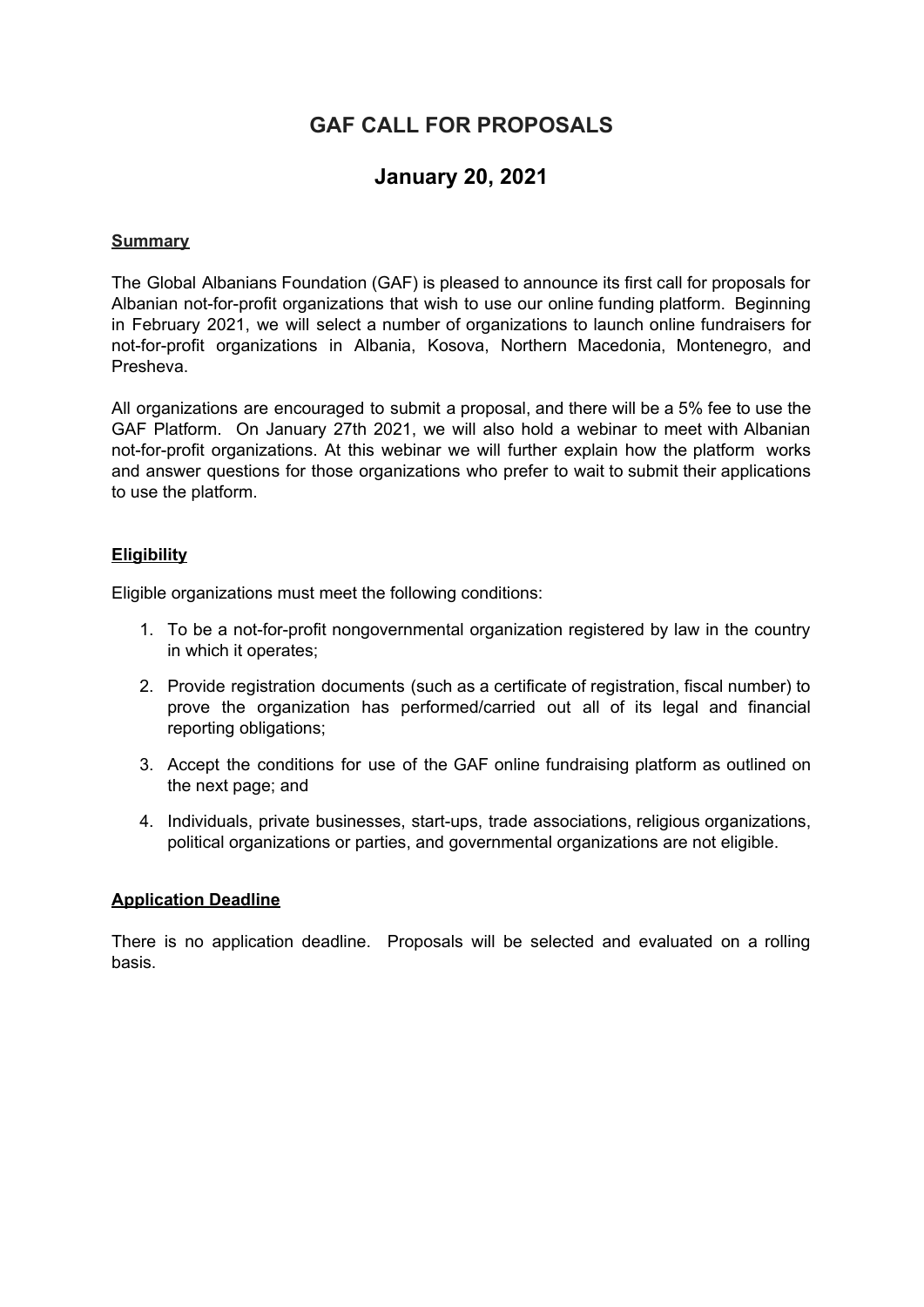#### **Conditions for Use of GAF Fundraising Platform**

The organization must accept that:

- 1. The GAF will not donate money to the organization or guarantee that it will get donors -- the GAF is a platform for any Albanian not-for-profit organization in Albania, Kosova, Northern Macedonia, Montenegro, or Presheva to raise money online;
- 2. It is the organization's responsibility to create and market its fundraiser. The GAF will help to some extent and will provide detailed written guidelines on how to organize an effective online [fundraiser](https://www.facebook.com/donate/380694165989756/) for approved organizations, but the organization is expected to be proactive and dynamic in its fundraising efforts;
- 3. The primary platforms for online fundraising will be Facebook and the GAF web-site, and the GAF will provide information to all selected organizations on how people not eligible to donate on Facebook (which includes everyone living in the Balkan region) can still donate via PayPal Giving Fund (provided they have a Paypal Account);
- 4. There will be no special preference for any given sector such as health, children, environment, or education, etc.... -- all nongovernmental organizations are eligible and we will evaluate each on its merits while at the same time striving to have balance of organizations that address a variety of issues in different geographic areas;
- 5. The organization must have a specific project to support -- the GAF will not support fundraisers aimed at general support for the overhead of an organization or for purchasing of equipment, vehicles, real estate, or other items not deemed necessary for project implementation;
- 6. A contract will be signed by the GAF and the nongovernmental organization before any fundraising efforts can begin on the organization's behalf using the GAF platform, and a 5% fee will be charged to the organization to use the GAF platform; and
- 7. The organization must submit an **online [application](https://www.surveymonkey.com/r/GAF_Applikimi) form** that should take less than one hour to complete.. Any application submitted in any other form will be rejected. Any questions may be addressed to [grants@globalalbanians.org](mailto:grants@globalalbanians.org).